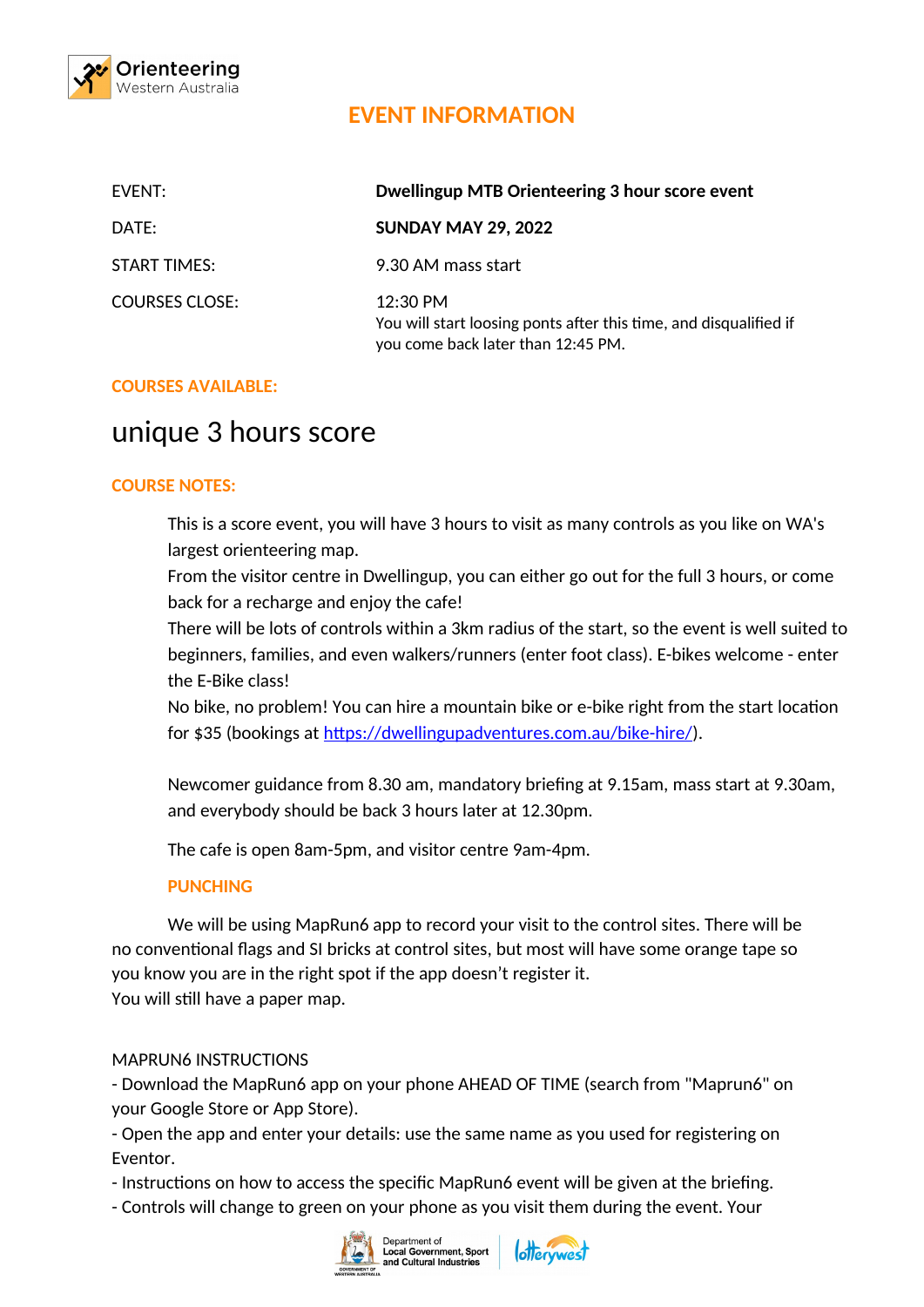

phone will beep when this happens. So make sure your phone is on max volume, especially if in your bag.

- If you get lost during the event, you can ask the app on the phone to show you your position on the map up to 3 times, this will not count negatively towards your points.

- Punching is automated when you are at the control site. As long as you hear the beep, you are good to go to the next one!

- If your phone doesn't beep at a control: (1) Make sure you are at the right location as shown on the paper map. (2) Look at your phone to see if you have punched the control but you didn't hear the beep. (3) Move on to the rest of the course, and immediately after you finish let an official know which control(s) failed. It should be verifiable using the GPS trace that MapRun6 records, and in this case we will add the missing points to the final results.

- Teams can carry one or multiple Maprun devices if they like.

- Make sure you fully charge your phone before the event.

- If you are having trouble sourcing a phone: send a message to the contact email on this page.

- If you are having trouble installing MapRun6 on your phone: get to the event early (8.30am) so we can help you.

Controls vary in value from 20-60 points

| Control number | Control value |
|----------------|---------------|
| $20 - 29$      | 20 points     |
| $30 - 39$      | 30 points     |
| 40-49          | 40 points     |
| 50-59          | 50 points     |
| 60-69          | 60 points     |

Late returners will be penalised by 30 points per minute or part thereof, and disqualified if more than 15 minutes late.

## **SAFETY and OUT OF BOUNDS AREAS**

You will likely need to cross Pinjarra Williams Rd and Dell Park Rd close to town in a 50 or 80 kph zone. Plan your course to minimise crossing these roads. Part of Pinjarra Williams Rd south east of town is marked forbidden route, you may not ride along or cross at these sections. You may want to cross the railway, be aware the train does run on Sunday, most of the railway is bounded by 'Area not to be entered' (Olive Green), again you cannot cross these sections. There are allowed crossing points mapped.

## **ENTRY**

Pre-entry is encouraged, but on the day entry is possible (before 9.00am, otherwise after the 9.30am mass start).

Newcomers get a free entry for the next event.

## **MAP BOARDS**

A limited number of map boards are available on loan, make sure you arrive early so you have time to affix it to your bike.